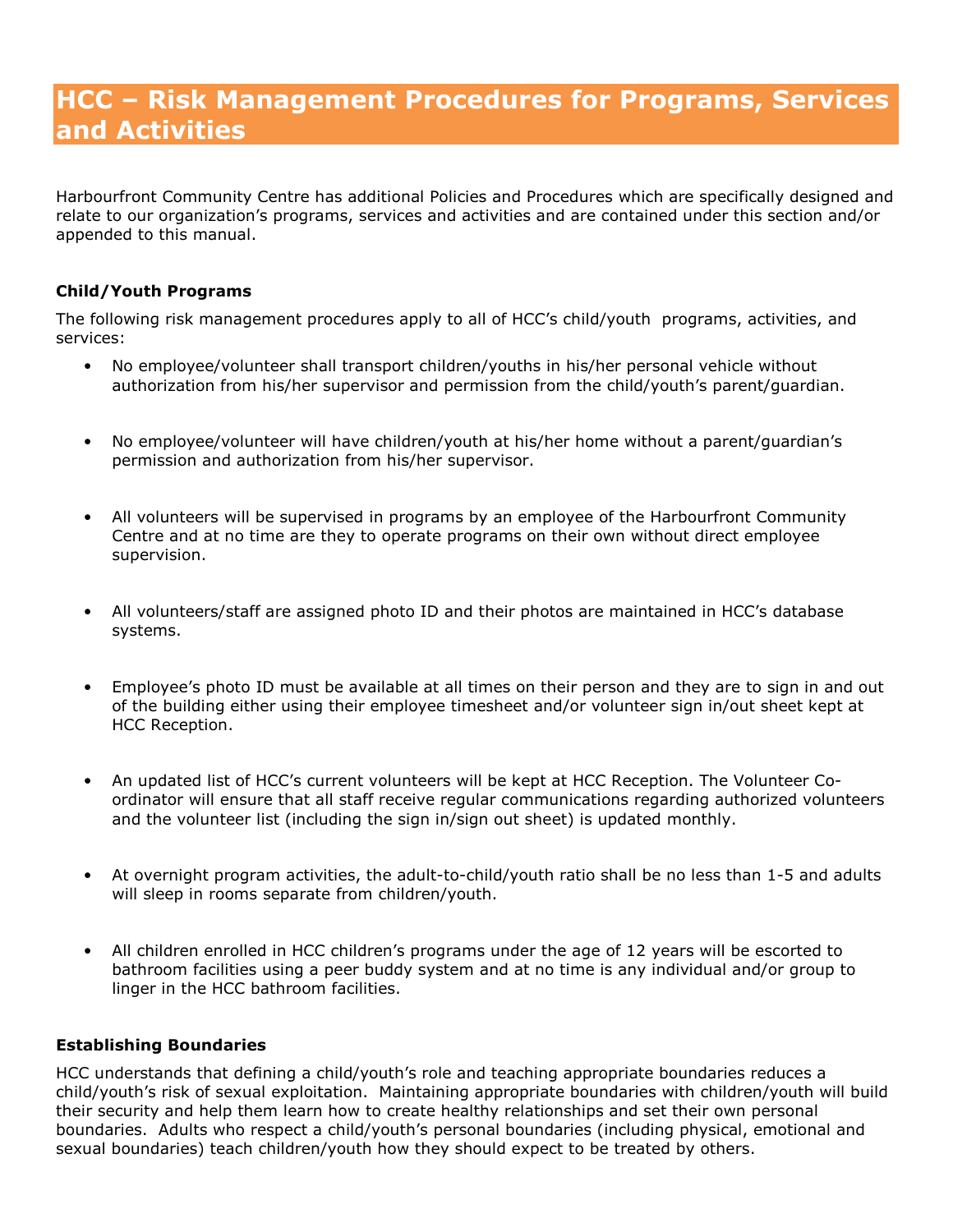HCC is committed to teaching children/youth to respect personal space and privacy. Privacy for use of bathrooms and changing is one aspect we think of when discussing boundaries.

Children/youth having their own program space supervised directly by HCC employees is another aspect of teaching how to set personal boundaries, create safe places for themselves and build their security and leadership skills. The following guidelines apply:

- All children, not enrolled in a program who are under the age of 12 are not to be left unattended at HCC and must be under the direct supervision of a caregiver (13 years of age or older) at all times.
- All adults, including parents/guardians of children/youth enrolled in HCC programs are asked to respect child/youth program space and model appropriate boundaries for children/youth.
- All adults other than HCC employees and/or specific program-related volunteers are requested to remain out of the child/youth program spaces unless prior authorization has been given by an HCC staff member for purposes of monitoring program provision.
- All parents/guardians are requested to leave the program areas once they have signed out their child/youth from the program, so that the program can continue and/or that staff may complete program cleanup activities.
- All adults are also requested to respect the age limits of all program activities i.e. Youth Basketball and/or other age defined programs which are for only those age groups. Parents/guardians are encouraged to speak with HCC staff if they wish to have further information regarding this policy and/or program concerns.

In addition, HCC welcomes parent/guardian participation in all our programs. We encourage parents/guardians to speak directly with program staff as to how their child/youth's program supports parent/guardian involvement and their child/youth's developing independence.

# Space Access

All program rooms will either be accessed by registered HCC program groups and/or via HCC space use agreements that have prior approval. All individuals that are accessing HCC's washrooms, public entrances, public access computers, café and bleacher area are subject to HCC's Space Access and Behaviour Policies as posted and may be asked to leave the building if their behavior and/or activities are interfering with program and/or HCC operations.

# Interpersonal Relations

Harbourfront Community Centre expects that employees and users of our services are to be treated with dignity and respect.

## a) Relations with service users

Employees and volunteers are to exercise professional standards, judgment and care when dealing with service users. Professional relationships must be maintained at all times. Employees and volunteers shall not give out personal contact information to service users, nor be involved in any monetary exchanges. The HCC Code of Conduct included in HCC's Child and Youth Manual outlines in detail expectations on personal contact with child and youth service users.

It is strongly discouraged to engage in any intimate or sexual relationships with service users.

Employees and volunteers shall provide fair and equitable service to all users and shall uphold professional standards of the client /staff relationship.

With HCC's community development approach, some individuals over time change status back and forth between service user, volunteer and employee of HCC. There may also be times when individuals are acting as service user, volunteer and employee in a program at the same time. In these situations, the Manager/Supervisor/Director has a responsibility to oversee careful monitoring, supervision and support of the individual to ensure their performance and conduct meets reasonable standards as outlined in this policy.